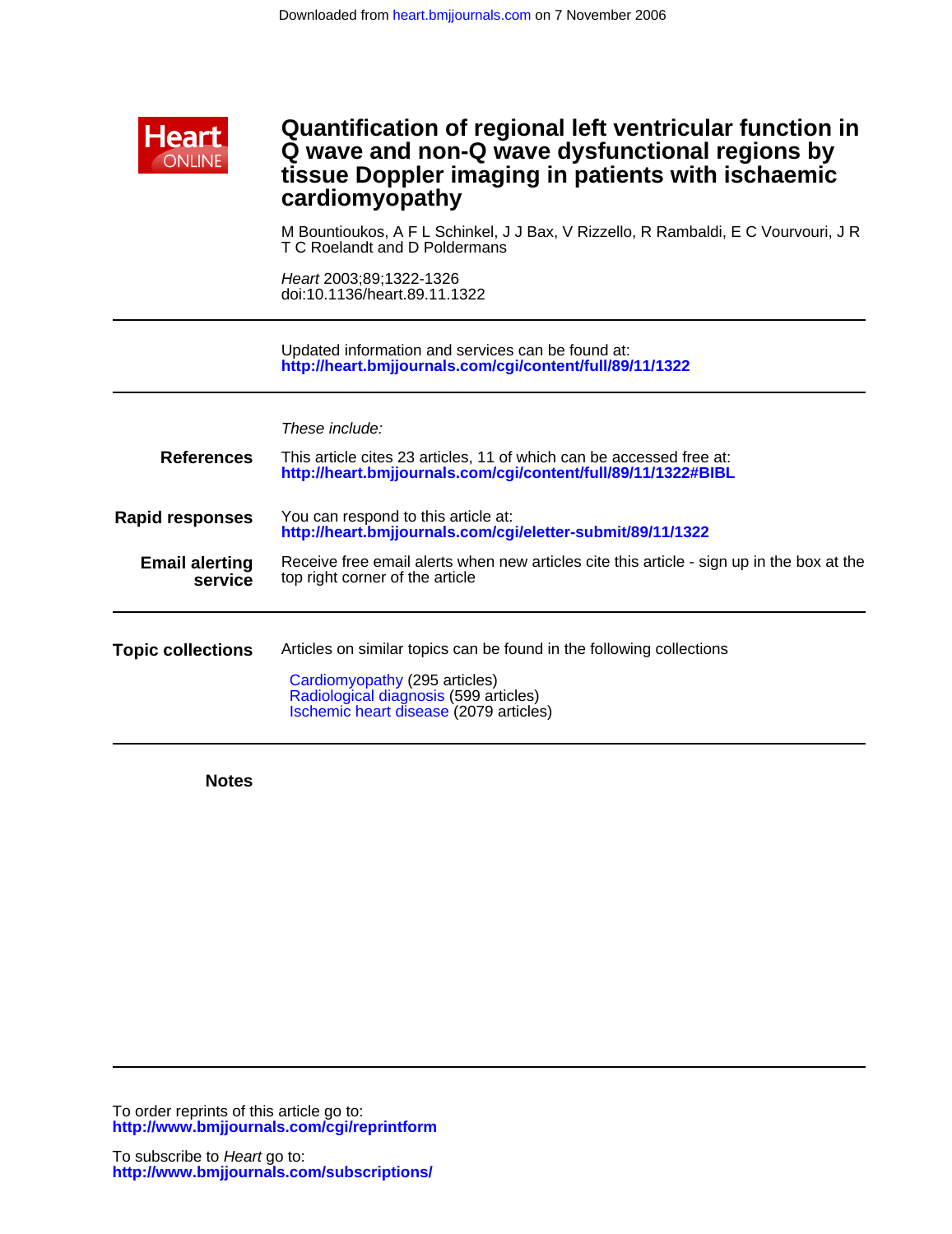# CARDIOVASCULAR MEDICINE

# Quantification of regional left ventricular function in Q wave and non-Q wave dysfunctional regions by tissue Doppler imaging in patients with ischaemic cardiomyopathy

M Bountioukos, A F L Schinkel, J J Bax, V Rizzello, R Rambaldi, E C Vourvouri, J R T C Roelandt, D Poldermans

.............................................................................................................................. .

Heart 2003;89:1322–1326

Objective: To quantify regional left ventricular (LV) function and contractile reserve in Q wave and non-Q wave regions in patients with previous myocardial infarction.

Design: An observational study.

Setting: Tertiary care centre.

Patients: 81 patients with previous myocardial infarction and depressed LV function.

Interventions: All patients underwent surface ECG at rest and pulsed wave tissue Doppler imaging at rest and during low dose dobutamine infusion. The left ventricle was divided into four major regions (anterior, inferoposterior, septal, and lateral). Severely hypokinetic, akinetic, and dyskinetic regions on two dimensional echocardiography at rest were considered dysfunctional.

Main outcome measures: Regional myocardial systolic velocity (Vs) at rest and the change in Vs during low dose dobutamine infusion ( $\Delta Vs$ ) in dysfunctional regions with and without Q waves on surface ECG. Results: 220 (69%) regions were dysfunctional; 60 of these regions corresponded to Q waves and 160 were not related to Q waves. Vs and  $\Delta V$ s were lower in dysfunctional than in non-dysfunctional regions (mean (SD) Vs 6.2 (1.9) cm/s v 7.1 (1.7) cm/s (p < 0.001), and  $\Delta$ Vs 1.9 (1.9) cm/s v 2.6 (2.5) cm/s  $(p = 0.009)$ , respectively). There were no significant differences in Vs and  $\Delta V$ s among dysfunctional regions with and without Q waves (Q wave regions: Vs 6.2 (1.8) cm/s,  $\Delta$ Vs 1.6 (2.2) cm/s; non-Q wave regions: Vs 6.3 (1.9) cm/s,  $\Delta$ Vs 2.0 (2.0) cm/s).

Conclusions: Quantitative pulsed wave tissue Doppler demonstrated that, among dysfunctional regions, Q waves on the ECG do not indicate more severe dysfunction, and myocardial contractile reserve is comparable in Q wave and non-Q wave dysfunctional myocardium.

raditionally, the classification of myocardial mfarctions<br>as transmural or subendocardial has been based on the<br>presence or absence of Q waves on surface ECG. Even<br>nowadays, chronic pathological Q waves are often considere raditionally, the classification of myocardial infarctions as transmural or subendocardial has been based on the presence or absence of Q waves on surface ECG. Even to represent myocardial regions with more extensive damage than in dysfunctional non-Q wave related regions. However, several studies have shown a poor correlation between Q waves on the ECG and histopathological findings in patients with a healed myocardial infarction.<sup>12</sup> Nuclear and echocardiographic techniques used for the detection of viable myocardium have shown that Q wave related regions may contain hibernating myocardium—that is, dysfunctional but viable tissue. $3-5$  Moreover, disappearance of Q waves and improvement of regional left ventricular (LV) function have been observed after myocardial revascularisation.<sup>6-8</sup> Quantitative information on regional LV function and contractile reserve in Q wave and non-Q wave dysfunctional regions is lacking. Accordingly, the aim of this study was to quantify myocardial function at rest and contractile reserve during low dose dobutamine infusion by pulsed wave tissue Doppler imaging (TDI) in Q wave and non-Q wave dysfunctional regions in patients with chronic coronary artery disease and reduced LV function.

### METHODS Study population

The patient population consisted of 81 consecutive patients with healed Q wave myocardial infarction and ischaemic cardiomyopathy (left ventricular ejection fraction (LVEF)

 $\leq 40\%$  and symptoms of congestive heart failure). Patients with left bundle branch block, pacemaker rhythm, primary cardiomyopathy or significant valvar disease were not included. All patients underwent resting surface ECG to identify Q wave and non-Q wave regions. Two dimensional echocardiography at rest and during low dose dobutamine infusion (10 μg/kg/min) was performed to assess regional LV function and myocardial contractile reserve. Pulsed wave TDI at rest and during low dose dobutamine infusion was used to quantify regional wall motion velocity. The LVEF was assessed by radionuclide ventriculography. The hospital medical ethics committee approved the protocol and all patients gave informed consent.

#### ECG analysis

Two experienced observers blinded to any other data and using the Selvester QRS screening criteria for Q wave myocardial infarction evaluated the surface ECGs. Accordingly, Q waves were classified as pathological if the following criteria were met: (1) Q wave  $\geq$  30 ms in aVF; (2) Q wave  $\geq 40$  ms in I and aVL; (3) Q wave  $\geq 40$  ms in two or more of V4–V6; (4) R wave  $\geq$  40 ms in V1; (5) any Q wave in V2; and (6) R wave  $\le 0.1$  mV and  $\le 10$  ms in lead V2.<sup>9 10</sup> Pathological Q waves were assigned to four LV regions: anterior (preserved R wave in V1 and pathological Q wave in

............................................................... . Abbreviations: LV, left ventricular: LVEF, left ventricular ejection fraction; TDI, tissue Doppler imaging; Vs, systolic ejection velocity

Correspondence to: Dr Don Poldermans, Thoraxcentre Room Ba 300, Department of Cardiology, Erasmus Medical Centre, Dr Molewaterplein 40, 3015 GD Rotterdam, Netherlands; d.poldermans@ erasmusmc.nl

See end of article for authors' affiliations .......................

Accepted 22 May 2003 .......................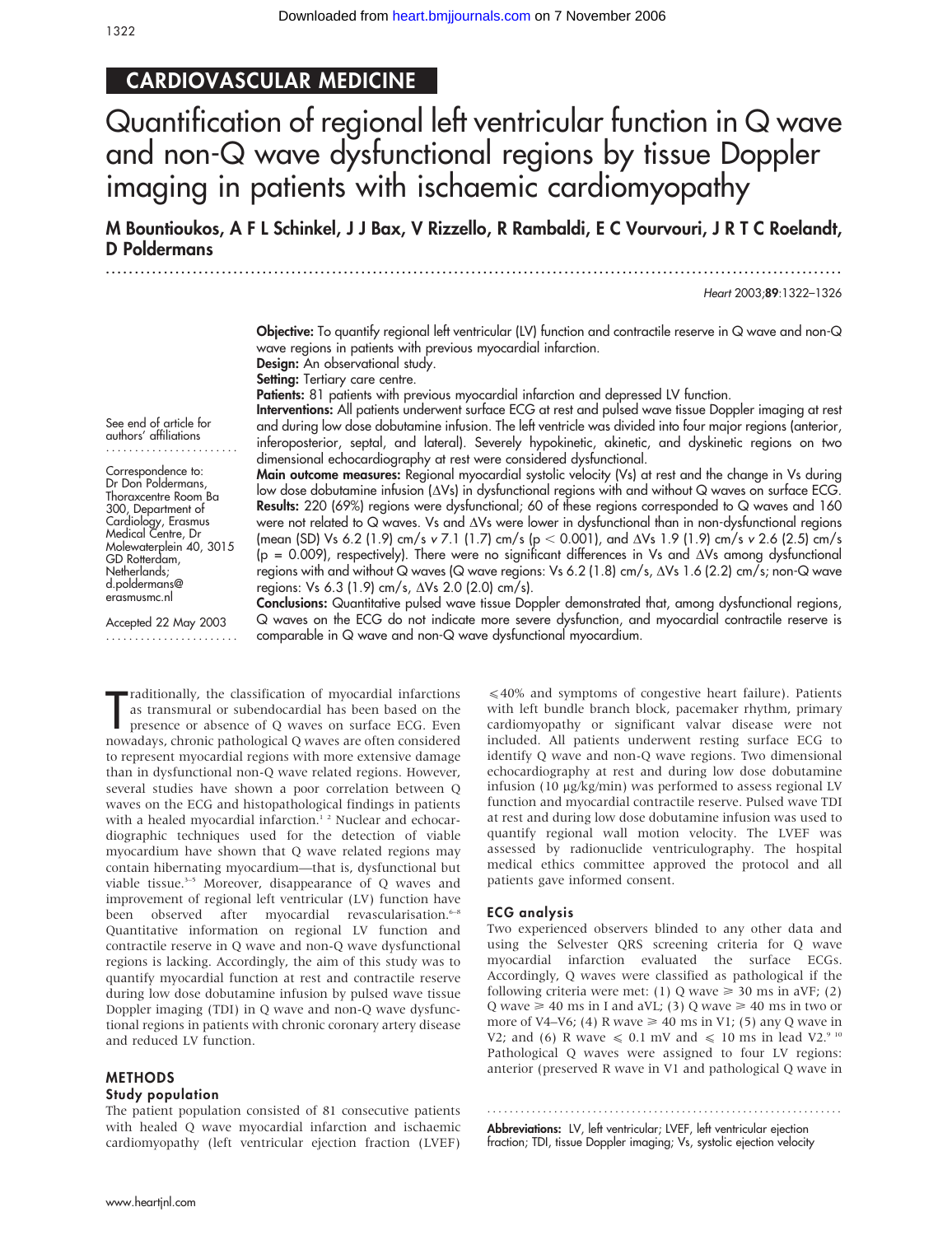one or more of leads  $V2-V5$ ); septal (pathological Q waves in V1, V2, or V3); lateral (pathological Q wave in more than one of leads I, aVL, or V6); or inferoposterior (pathological Q wave in more than one of leads II, III, aVF).4

#### Two dimensional echocardiography

A commercially available imaging system equipped with a 1.8 MHz transducer and second harmonic imaging to optimise endocardial border visualisation was used to record two dimensional echocardiograms (Hewlett Packard Sonos 5500, Andover, Massachusetts, USA). Four standard views were recorded and two experienced reviewers visually scored the digitised echocardiograms. Regional wall motion and systolic wall thickening were scored using a 16 segment model and a five point grading scale: 1 is normal, 2 is mildly hypokinetic, 3 is severely hypokinetic, 4 is akinetic, 5 is dyskinetic. The 16 segment model was converted to correspond to the four major regions (anterior, inferoposterior, septal, and lateral). A region was considered dysfunctional if one or more segments in the region were severely hypokinetic, akinetic, or dyskinetic on two dimensional echocardiography.

#### Tissue Doppler imaging

Pulsed wave TDI was performed with the same system used for the assessment of wall motion abnormalities, with a pulse repetition frequency of 45–60 KHz. A sample volume of 4 mm<sup>3</sup> was used. Myocardial velocity was sampled in apical views (posterior septum, anterior septum, and lateral, inferior, anterior, and posterior walls) close to the mitral annulus and during a minimum of five consecutive beats to minimise the variability induced by respiration. The depth of the sample volume of every wall was kept constant during dobutamine stress echocardiography to make sure that LV myocardium was sampled close to the mitral annulus.

The Doppler velocity profiles and ECG tracings were simultaneously stored on optical disk. All the measurements were performed off line with a computer assisted drawing system. The velocity values (cm/s) were obtained on calibrated still frames by manually measuring the distance between the zero baselines and the peak Doppler profile of the ejection phase in reference to the ECG. Cardiac cycles with extrasystolic or post-extrasystolic beats or rhythm disturbance were excluded. Recordings and measurements were made at baseline and at low dose  $(10 \mu g/kg/min)$ dobutamine infusion. The myocardial walls were related to the four major LV regions (anterior, septal, lateral, inferoposterior) by calculating the mean Doppler velocities of the anterior and posterior septum (septal region) and of the inferior and posterior wall (inferoposterior region). As described previously, a cut off value of  $\geq 1$  cm/s in systolic ejection velocity (Vs) at low dose dobutamine infusion was used to define viability of dysfunctional regions.<sup>11</sup>

#### Radionuclide ventriculography

To assess the LVEF, radionuclide ventriculography at rest was performed in all patients. A small field of view gamma camera system (Orbiter, Siemens, Erlangen, Germany) was used oriented in a 45° left anterior oblique position with a 5-10˚ caudal tilt. After injection of Tc-99m (740 MBq), radionuclide ventriculography was performed at rest with the patient in supine position. The LVEF was calculated by standard methods (Odyssey VP, Picker, Cleveland, Ohio, USA).

#### Statistical analysis

All continuous data are expressed as mean (SD) and percentages are rounded. Continuous variables were compared using Student's t test for unpaired samples. Differences between proportions were compared using the  $\chi^2$  test. A value of  $p < 0.05$  was considered significant.

#### RESULTS

Study patients had a mean age of 61 (10) years (range 43–78 years). Mean LVEF was 32 (9)% (range 10–40%). Table 1 shows the baseline patient characteristics.

#### ECG results

An abnormal Q wave pattern was present in 89 regions; 27 (30%) of them were anterior, 27 (30%) inferoposterior, 19 (22%) septal, and 16 (18%) lateral regions. On average, the patients had 1.1 (0.5) regions associated with a Q wave pattern on the ECG.

#### Wall motion analysis

A total of 320 of 324 (99%) regions were analysed both by two dimensional echocardiography and by pulsed wave TDI. Assessment of myocardial wall motion by two dimensional echocardiography showed that 220 (69%) regions were dysfunctional (severely hypokinetic, akinetic, or dyskinetic). Among them, 60 (27%) regions were Q wave related: 16 (27%) anterior, 17 (28%) inferoposterior, 13 (22%) septal, and 14 (23%) lateral regions. Figure 1 illustrates the distribution of myocardial regions.

#### Tissue Doppler imaging

The mean Vs of dysfunctional regions was 6.2 (1.9) cm/s and of non-dysfunctional regions was 7.1 (1.7) cm/s ( $p < 0.001$ ). Figure 2 presents the mean systolic TDI velocities at baseline and at low dose dobutamine infusion. Vs increased significantly at low dose dobutamine infusion in both Q wave and non-Q wave dysfunctional regions (Q wave regions: from 6.2 (1.8) cm/s at rest to 7.8 (2.9) cm/s at low dose  $(p < 0.001)$ ; non-Q wave regions: from 6.3 (1.9) cm/s at rest to 8.3 (2.8) cm/s a low dose;  $p < 0.001$ ). There was no significant difference in Vs at rest and at low dose dobutamine between Q wave related and non-Q wave related dysfunctional regions (baseline 6.2 (1.8) cm/s v 6.3 (1.9) cm/s;  $p = 0.948$ ; low dose dobutamine infusion 7.8 (2.9) cm/s v 8.3 (2.8) cm/s; p = 0.268 in Q wave and non-Q wave regions, respectively).

The increase of Vs from baseline to low dose dobutamine infusion ( $\Delta Vs$ ) was higher in non-dysfunctional regions (2.6 (2.5) cm/s  $v$  1.9 (1.9) cm/s in dysfunctional regions;  $p = 0.009$ ). No difference in  $\Delta Vs$  was found between Q

| <b>Table 1</b> Baseline clinical characteristics |           |  |  |  |
|--------------------------------------------------|-----------|--|--|--|
| Male sex                                         | 69 (85%)  |  |  |  |
| Age (years)                                      | 61 (10)   |  |  |  |
| LVEF $(%)$                                       | 323 (10)8 |  |  |  |
| Diabetes mellitus*                               | 6(7%)     |  |  |  |
| Hypercholesterolaemiat                           | 36 (44%)  |  |  |  |
| Systemic hypertension‡                           | 28 (35%)  |  |  |  |
| Current smoking                                  | 30 (37%)  |  |  |  |
| History of angina                                | 50 (62%)  |  |  |  |
| Previous revascularisation                       |           |  |  |  |
| <b>PTCA</b>                                      | 13 (16%)  |  |  |  |
| CABG                                             | 20 (35%)  |  |  |  |
| Medication                                       |           |  |  |  |
| <b>B</b> Blockers                                | 40 (49%)  |  |  |  |
| <b>ACE</b> inhibitors                            | 51 (63%)  |  |  |  |
|                                                  |           |  |  |  |

Data are presented as number (%) of patients or mean (SD).

\*Patients receiving oral antidiabetic agents or insulin. †Defined as a total cholesterol ≥6.4 mmol/l or treatment with lipid lowering medication.

`Defined as blood pressure >140/90 mm Hg or treatment with antihypertensive medication.

ACE, angiotensin converting enzyme; CABG, coronary artery bypass grafting; LVEF, left ventricular ejection fraction; PTCA, percutaneous transluminal coronary angioplasty.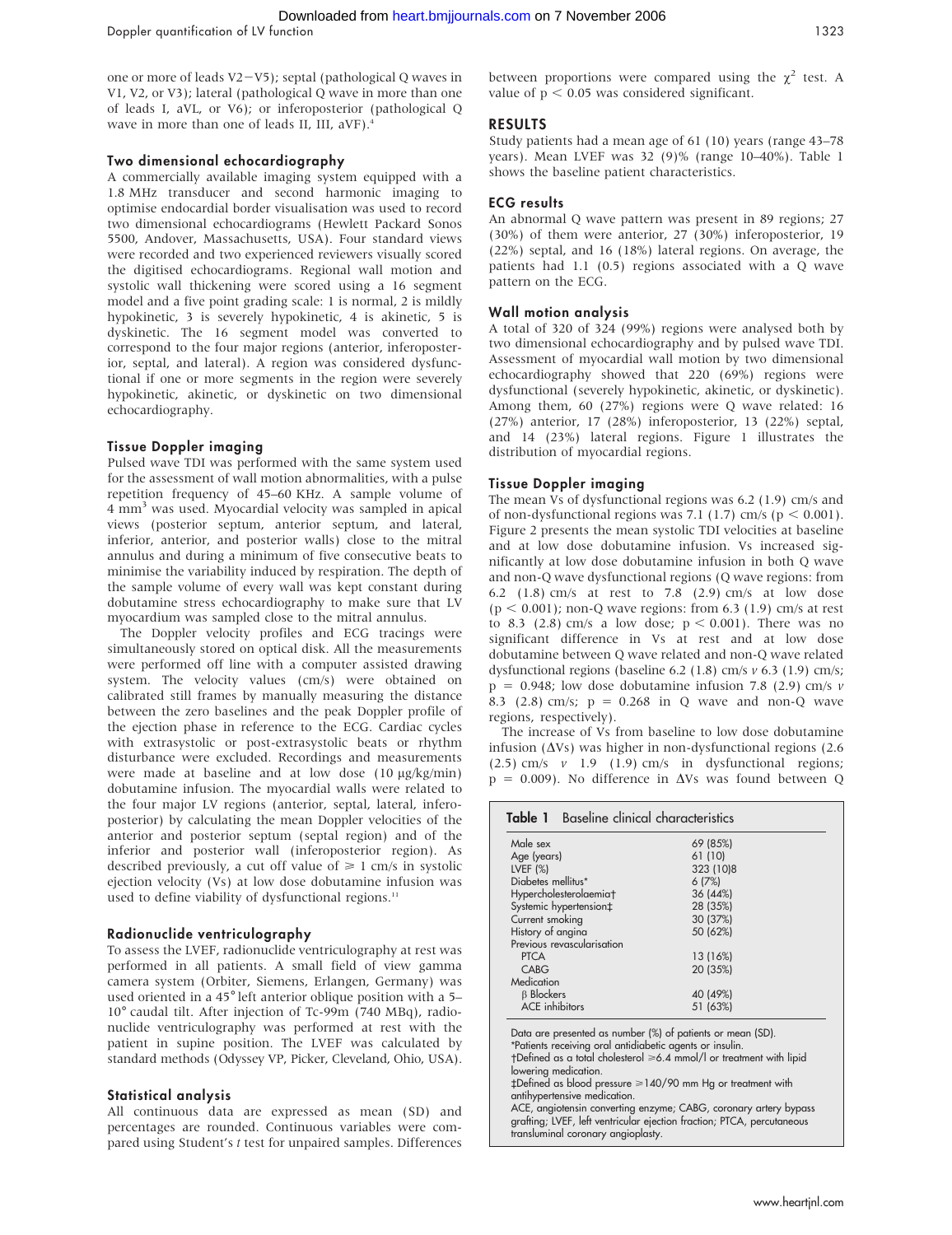#### Downloaded from [heart.bmjjournals.com](http://heart.bmjjournals.com) on 7 November 2006



wave and non-Q wave related regions  $(1.6 (2.2)$  cm/s  $\nu$  2.0 (2.0) cm/s, respectively;  $p = 0.129$ . Table 2 shows the TDI velocities found in each of the four myocardial regions. Considering an increase in baseline Vs of  $\geq 1$  cm/s at low dose dobutamine infusion as the cut off value to define viability, 60% and 73% of Q wave and non-Q wave dysfunctional regions, respectively, were viable ( $p = 0.104$ ) (fig 1).

## **DISCUSSION**

In the present study, pulsed wave TDI, a relatively new echocardiographic technique with high temporal resolution for the quantification of myocardial wall motion velocity, was used. The results show that Q wave regions on surface ECG do not necessarily indicate more advanced myocardial dysfunction than do dysfunctional non-Q wave regions. Although Vs was found to be significantly higher in nondysfunctional regions, the comparison between dysfunctional Q wave and dysfunctional non-Q wave related regions showed no difference, both at rest and at low dose dobutamine infusion. Furthermore, when a cut off value of  $\Delta V_s \geq 1$  cm/s from rest to low dose dobutamine infusion was used to discriminate viable from non-viable dysfunctional regions, the prevalence of myocardial viability was similar in regions with and without Q waves.

## Comparison with previous studies

The detection of viable tissue in patients with ischaemic cardiomyopathy is considered a critical issue affecting patients' quality of life and survival. The decision for



Figure 2 Myocardial systolic velocities in Q wave and non-Q wave dysfunctional regions.

revascularisation is influenced by the presence or absence of viability. Several studies have reported the beneficial effect of revascularisation on LV function and on survival in patients with LV dysfunction and a substantial amount of viable myocardium.<sup>7 8 12-14</sup> Various non-invasive techniques (mainly nuclear and echocardiographic) have been used to assess myocardial viability in patients with LV dysfunction caused by chronic coronary artery disease. For many years, Q waves in dysfunctional regions were believed to reflect irreversibly scarred myocardial tissue and Q waves were associated with more severely damaged myocardium. However, there is some evidence from histopathological studies that residual viable tissue may be present in dysfunctional regions with Q waves on the ECG. Moreover, non-invasive imaging techniques have shown signs of viable myocardium in Q wave infarcted regions. The proportion of viable tissue found in patients with Q wave myocardial infarction varies between studies that used positron emission tomography to assess viability, ranging from  $36-68\%$ .<sup>3-5</sup>

Q waves represent the initial 40 ms of depolarisation. When a region is depolarised after this time period, as is the case for basal myocardial regions, Q waves are not produced on ECG. In addition, there are many Q wave equivalent ECG signs that can be missed and be considered to be a lack of

| Table 2 Pulsed wave myocardial systolic velocities of |
|-------------------------------------------------------|
| Q wave and non-Q wave dysfunctional regions at rest   |
| and during low dose dobutamine infusion               |

| Region                           | Q wave regions regions                          | Non-Q wave                                                 | p Value   |
|----------------------------------|-------------------------------------------------|------------------------------------------------------------|-----------|
| Systolic velocity at rest (cm/s) |                                                 |                                                            |           |
| Anterior                         | 6.6(1.9)                                        | 6.2(2.0)                                                   | NS        |
| Inferoposterior 6.2 (1.8)        |                                                 | 6.6(2.0)                                                   | <b>NS</b> |
| Septal                           | 5.3(1.2)                                        | 5.9(1.8)                                                   | <b>NS</b> |
| Lateral                          | 6.7(2.0)                                        | 6.3(1.8)                                                   | <b>NS</b> |
| Mean                             | 6.2(1.8)                                        | 6.3(1.9)                                                   | NS        |
|                                  | Systolic velocity at low dose dobutamine (cm/s) |                                                            |           |
| Anterior                         | 7.8(3.5)                                        | 8.6(2.9)                                                   | <b>NS</b> |
| Inferoposterior 8.5 (2.5)        |                                                 | 8.6(2.9)                                                   | <b>NS</b> |
| Septal                           | 6.7(2.0)                                        | 7.4(2.4)                                                   | <b>NS</b> |
| Lateral                          | 8.2(3.1)                                        | 8.8(2.9)                                                   | <b>NS</b> |
| Mean                             | 7.8(2.9)                                        | 8.3(2.8)                                                   | <b>NS</b> |
|                                  |                                                 | Increase in systolic velocity from rest to low dose (cm/s) |           |
| Anterior                         | 1.1(2.0)                                        | 2.4(2.6)                                                   | <b>NS</b> |
| Inferoposterior $2.2$ (1.7)      |                                                 | 1.9(1.6)                                                   | <b>NS</b> |
| Septal                           | 1.4(1.7)                                        | 1.5(1.4)                                                   | <b>NS</b> |
| Lateral                          | 1.5(1.7)                                        | 2.4(2.2)                                                   | <b>NS</b> |
| Mean                             | 1.6(2.2)                                        | 2.0(2.0)                                                   | <b>NS</b> |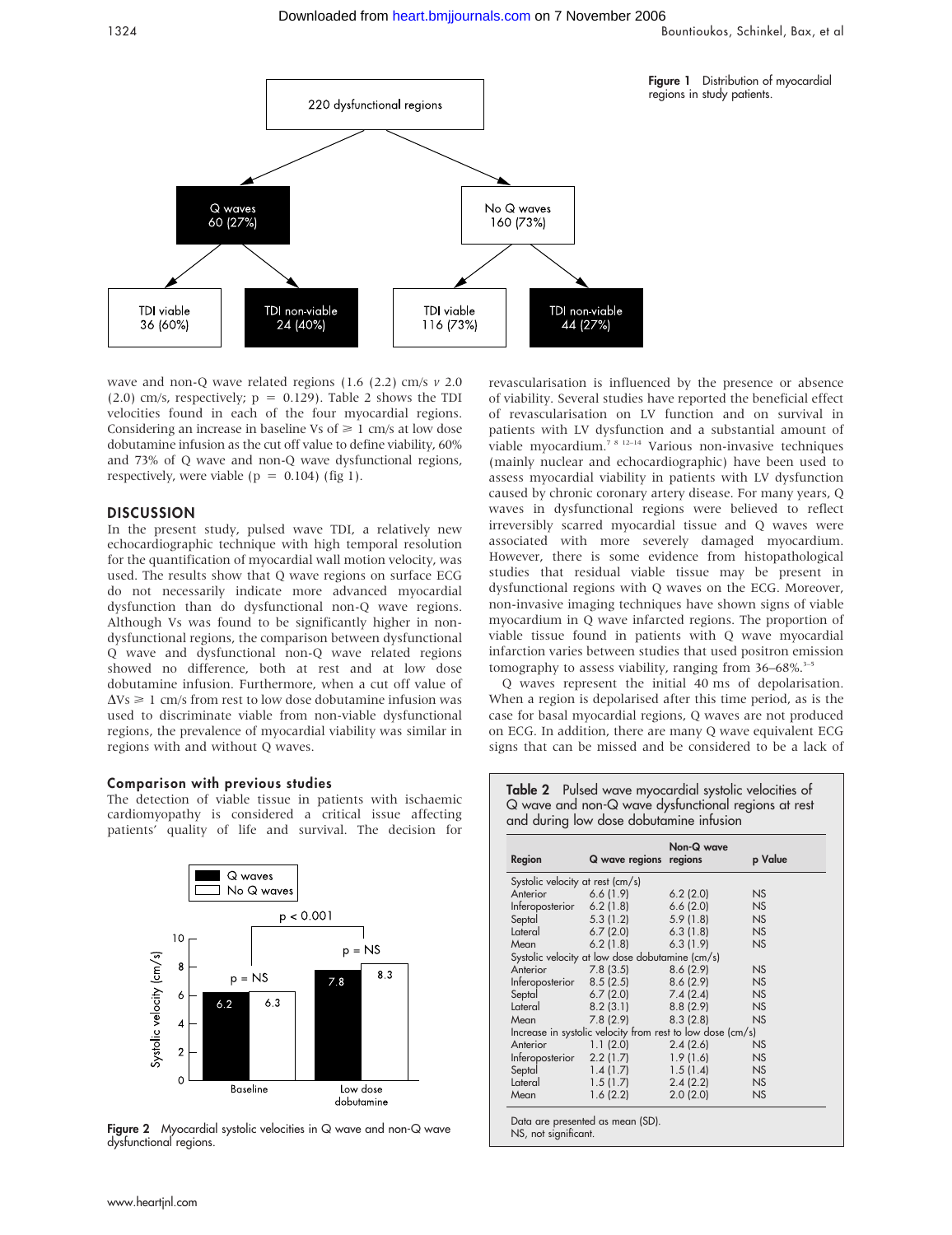Q waves. The present data show that Q waves do not necessarily represent a transmural infarction; residual viable tissue was present in a high proportion of dysfunctional regions with Q waves on surface ECG.

Quantitative information on regional LV function and contractile reserve in Q wave and non-Q wave dysfunctional regions is lacking. Therefore, this study quantified regional LV function at rest and contractile reserve during infusion of low dose dobutamine in Q wave and non-Q wave dysfunctional regions. In accordance with the previous studies that assessed myocardial viability in Q wave regions, we found viable tissue in 60% of Q wave related regions when an increase in Vs of  $\geq 1$  cm/s at low dose dobutamine challenge was used to define viability. Dysfunctional non-Q wave regions were more often viable (73%), although the difference did not reach significance.

#### Assessment of viability by TDI

Dobutamine stress echocardiography can be used to assess the presence of viable myocardium by showing an improvement in myocardial wall motion during low dose dobutamine challenge.<sup>6</sup> The presence of increased wall thickening at low dose dobutamine infusion with subsequent worsening during higher rates of infusion (biphasic response) has been found to increase the test's sensitivity for the detection of viability.15 However, the assessment of myocardial wall motion with dobutamine infusion is subjective, showing low sensitivity to detect minor alterations in myocardial wall motion.

Pulsed wave TDI has the ability to quantify myocardial wall motion velocities.16 17 Several factors can influence TDI measurements, such as the translational and rotational motion of the heart within the thorax, as well as the angle of incidence of the ultrasound beam relative to the axis of myocardial longitudinal movement. By assessing myocardial velocities from the apical views, the effect of translation and rotation of the heart on the measurement of myocardial velocities is minimised. In addition, the apex acts as a fixed reference point facilitating the assessment of contraction and relaxation in the axial plain without the need for angle correction.18 A possible limitation in the evaluation of TDI results may be tethering between adjacent regions that can influence its ability to localise differences in myocardial velocity. To avoid this effect, tissue Doppler tracings were obtained with the sample positioned near the mitral annulus to assess the vectorial sum of contraction velocities of the longitudinally oriented myocardial fibres between the base and the apex.<sup>19</sup>

Pulsed wave TDI is a feasible and relatively inexpensive technique that can increase the sensitivity of the dobutamine stress test, having at the same time a specificity that is comparable with that of the dobutamine stress test.<sup>11 20</sup> <sup>21</sup> Hence, pulsed wave TDI can be used in clinical practice to provide additional information on viability, especially in regions where visual delineation of endocardium by two dimensional echocardiography is suboptimal or interpretation of wall motion is difficult.

#### Study limitations

In the current study, TDI was used to assess regional LV function at rest and during low dose dobutamine infusion. However, the results of functional outcome after revascularisation were not examined. Secondly, although the left ventricle was divided into four major regions to compare ECG with echocardiographic data, misalignment may have influenced the study results.<sup>22</sup> <sup>23</sup> Lastly, patients who underwent previous revascularisation were included in the study. Myocardial revascularisation might have influenced the presence and the number of Q waves, as well as the presence of viable myocardium. Nevertheless, the time interval between revascularisation and the current study was more than a year in all patients.

#### Conclusions

Quantitative TDI showed comparable wall motion velocities at rest and during low dose dobutamine infusion in dysfunctional regions with and without Q waves. Among dysfunctional regions, Q waves on the ECG do not indicate more severe dysfunction and myocardial contractile reserve was comparable in Q wave and non-Q wave dysfunctional myocardium. Hence, in patients with LV dysfunction caused by chronic coronary artery disease, viability should be assessed non-invasively irrespective of the presence of Q waves on the surface ECG.

## .....................

Authors' affiliations

M Bountioukos, A F L Schinkel, V Rizzello, R Rambaldi, E C Vourvouri, J R T C Roelandt, D Poldermans, Thoraxcentre, Department of Cardiology, Erasmus Medical Centre, Rotterdam, Netherlands J J Bax, Department of Cardiology, Leiden University Medical Centre, Leiden, Netherlands

#### REFERENCES

- 1 Antaloczy Z, Barcsak J, Magyar E. Correlation of electrocardiologic and pathologic findings in 100 cases of Q wave and non-Q wave myocardial infarction. J Electrocardiol 1988;21:331–5.
- 2 Sullivan W, Vlodaver Z, Tuna N, et al. Correlation of electrocardiographic and pathologic findings in healed myocardial infarction. Am J Cardiol 1978;42:724–32.
- 3 Tillisch J, Brunken R, Marshall R, et al. Reversibility of cardiac wall-motion abnormalities predicted by positron tomography. N Engl J Med 1986;314:884–8.
- 4 Brunken R, Tillisch J, Schwaiger M, et al. Regional perfusion, glucose metabolism, and wall motion in patients with chronic electrocardiographic Q wave infarctions: evidence for persistence of viable tissue in some infarct regions by positron emission tomography. Circulation 1986;73:951-63.
- 5 Hashimoto T, Kambara H, Fudo T, et al. Non-Q wave versus Q wave myocardial infarction: regional myocardial metabolism and blood flow assessed by positron emission tomography. J Am Coll Cardio.<br>1988;**12**:88–93.
- 6 Bax JJ, Poldermans D, Elhendy A, et al. Improvement of left ventricular ejection fraction, heart failure symptoms and prognosis after revascularization in patients with chronic coronary artery disease and viable myocardium detected by dobutamine stress echocardiography. J Am Coll Cardiol 1999;34:163–9.
- 7 Lee KS, Marwick TH, Cook SA, et al. Prognosis of patients with left ventricular dysfunction, with and without viable myocardium after myocardial infarction. Relative efficacy of medical therapy and revascularization. Circulation 1994;90:2687–94.
- 8 Eitzman D, al-Aouar Z, Kanter HL, et al. Clinical outcome of patients with advanced coronary artery disease after viability studies with positron emission tomography. J Am Coll Cardiol 1992;20:559–65.
- 9 Anderson WD, Wagner NB, Lee KL, et al. Evaluation of a QRS scoring system for estimating myocardial infarct size. VI: identification of screening criteria for non-acute myocardial infarcts. Am J Cardiol 1988;61:729–33.
- 10 Sevilla DC, Wagner NB, Anderson WD, et al. Sensitivity of a set of myocardial infarction screening criteria in patients with anatomically
- documented single and multiple infarcts. Am J Cardiol 1990;**66**:792–5.<br>11 **Rambaldi R**, Poldermans D, Bax JJ, *et al*. Doppler tissue velocity sampling improves diagnostic accuracy during dobutamine stress echocardiography for the assessment of viable myocardium in patients with severe left ventricular dysfunction. Eur Heart J 2000;21:1091-8.
- 12 Bax JJ, Cornel JH, Visser FC, et al. Prediction of improvement of contractile function in patients with ischemic ventricular dysfunction after revascularization by fluorine-18 fluorodeoxyglucose single-photon emission computed tomography. J Am Coll Cardiol 1997;30:377–83.
- 13 Sciagra R, Bisi G, Santoro GM, et al. Comparison of baseline-nitrate technetium-99m sestamibi with rest-redistribution thallium-201 tomography in detecting viable hibernating myocardium and predicting postrevascularization recovery. J Am Coll Cardiol 1997;30:384–91.
- 14 Senior R, Kaul S, Raval U, et al. Impact of revascularization and myocardial viability determined by nitrate-enhanced Tc-99m sestamibi and Tl-201 imaging on mortality and functional outcome in ischemic cardiomyopathy. J Nucl Cardiol 2002;9:454–62.
- 15 Cornel JH, Bax JJ, Elhendy A, et al. Biphasic response to dobutamine predicts improvement of global left ventricular function after surgical revascularization in patients with stable coronary artery disease: implications of time course of recovery on diagnostic accuracy. J Am Coll Cardiol 1998;31:1002-10.
- 16 Yamada E, Garcia M, Thomas JD, et al. Myocardial Doppler velocity imaging: a quantitative technique for interpretation of dobutamine echocardiography. Am J Cardiol 1998;82:806–9.